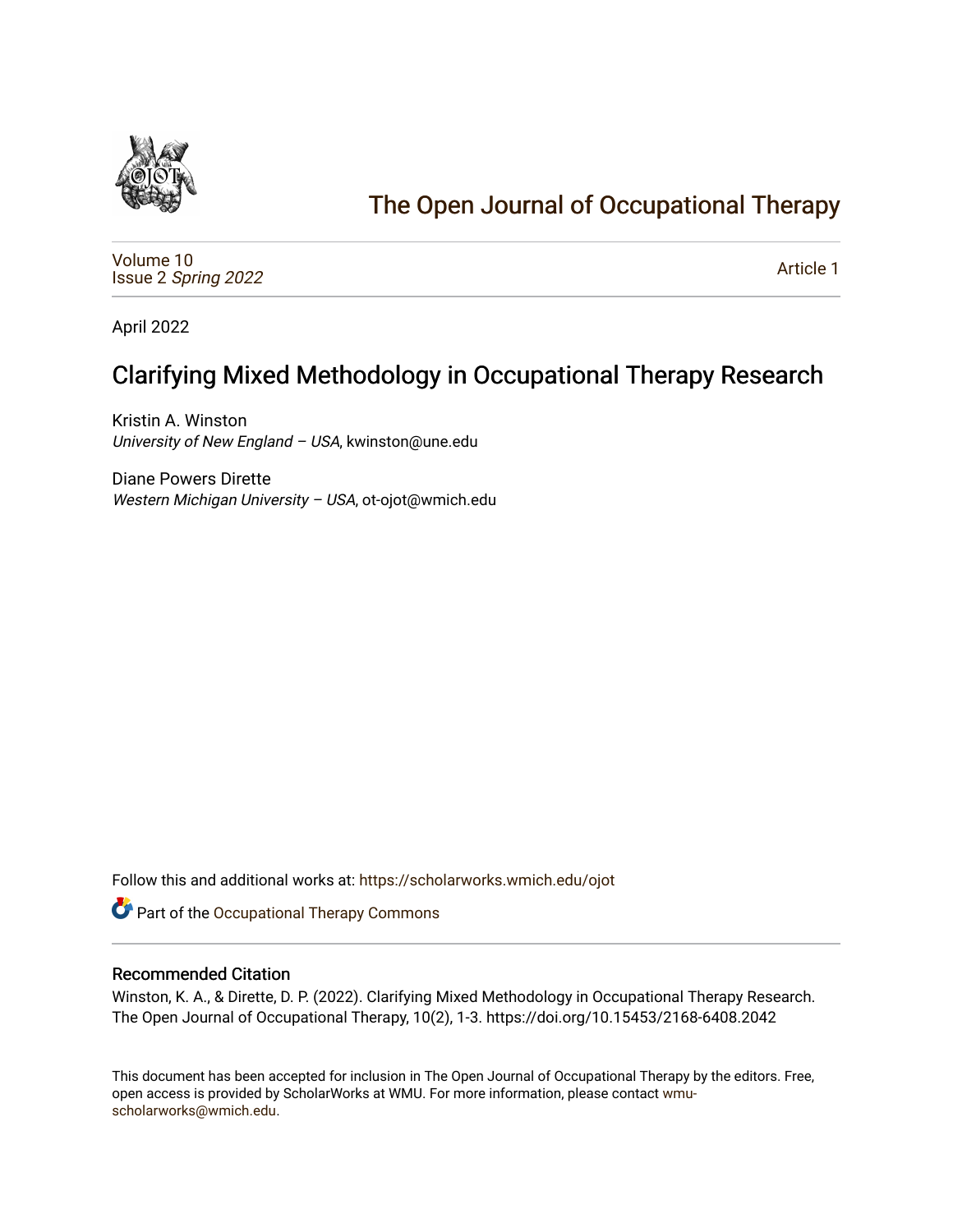## Clarifying Mixed Methodology in Occupational Therapy Research

## Keywords

qualitative research, quantitative research, data analysis

Credentials Display Kristin Winston, Ph.D., OTR/L, FAOTA,

Diane Powers Dir[ette, PhD, OTL, FAOTA](http://scholarworks.wmich.edu/boardprofiles/16/)

Copyright transfer agreements are not obtained by The Open Journal of Occupational Therapy (OJOT). Reprint permission for this Letter from the Editor should be obtained from the corresponding author(s). Click [here](https://scholarworks.wmich.edu/ojot/policies.html#rights) to view our open access statement regarding user rights and distribution of this Letter from the Editor. DOI: 10.15453/2168-6408.2042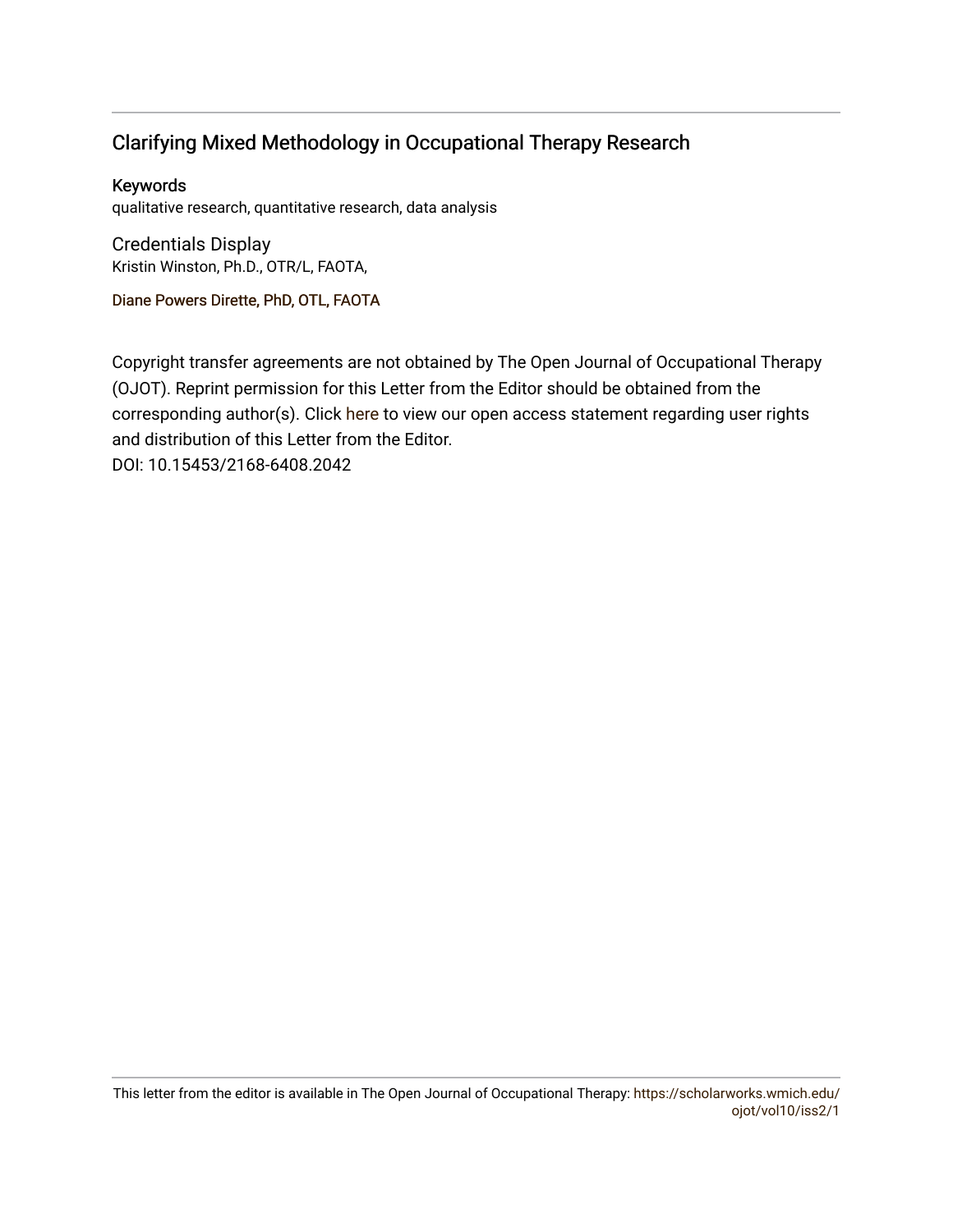#### CLARIFYING MIXED METHODOLOGY

As a member of the *Open Journal of Occupational Therapy* (OJOT) editorial review board, I recently expressed concerns to Dr. Dirette regarding the rigor of mixed methodology in occupational therapy research, which led to this collaboration. As a new researcher working on my dissertation in 2008, I sought to study mothering occupations when parenting children with feeding concerns, and I felt that a mixed methods design would work best to answer the research questions (Winston et al., 2010). At that time, I relied on the work of Creswell and Plano Clark (2007) and Tashakkori and Teddlie (2010). My study design would consist of gathering a quantitative data set and a qualitative data set using a triangulation design, convergence model where qualitative and quantitative data were collected simultaneously and each analyzed separately. In this design there would be a third level of data analysis where the quantitative and qualitative data were mixed by comparing and/or contrasting the data, ultimately integrating the data. In the last 10 plus years, the literature has continued to expand on the methodological issues for conducting mixed methods designs thereby strengthening the potential for increased rigor and trustworthiness in this methodology.

#### **Definitions**

Many definitions of mixed methods research exist, but most include the fact that mixed methods research typically collects both qualitative and quantitative data to answer a research question or to explore a topic in more depth (Creswell & Plano Clark, 2018; Greene, 2007; Johnson et al., 2007; Tashakkori & Creswell, 2007; Tashakkori & Teddlie, 2010). Mixed methodology includes the collection, analysis, and integration of the two forms of data and results, framed by theory and philosophy (Creswell & Plano-Clark, 2018). Tashakkori and Creswell (2007) refer to the need for researchers to distinguish between "mixed methods as a collection and analysis of two types of data (qualitative and quantitative) and mixed methods as the integration of two approaches to research (quantitative and qualitative)" (p. 3). The authors state that those studies that do not seek to integrate data sets are focused more on the methods of data collection whereas those that do integrate the data sets are focused on the methodology.

As researchers we should be clear in our description of the research methodology and design used in a study such that readers have a clear understanding of the philosophical stance of the researchers, the questions being studied, the data analysis, and the results and discussion. Fetters (2021) suggests the integration challenge,  $1 + 1 = 3$ , to create a mixed methods study that includes the integration of data sets. Current literature suggests the following primary mixed methods research designs (see Figure 1) (Creswell & Plano Clark, 2018; Fetters, 2021):

- **Sequential explanatory:** This design occurs in two phases beginning with the collection of the quantitative data, followed in a second phase with the collection of the qualitative data seeking to explain or expand on the quantitative result. The qualitative data follows from the quantitative data. The final step is to interpret the connected results from the two data sets.
- **Sequential exploratory**: This design prioritizes the qualitative phase first to explore a topic. In the second phase, the researcher designs "a quantitative feature based on the qualitative results" (Creswell & Plano Clark, 2018, p. 67). The final step is the integration and explanation of the two data sets.
- **Convergent Design**: This design brings the two data sets together so they can be compared or combined. The researcher collects qualitative and quantitative data simultaneously and analyzes each data set separately. The final step is to consider how to merge or compare the qualitative and quantitative data to reveal new information.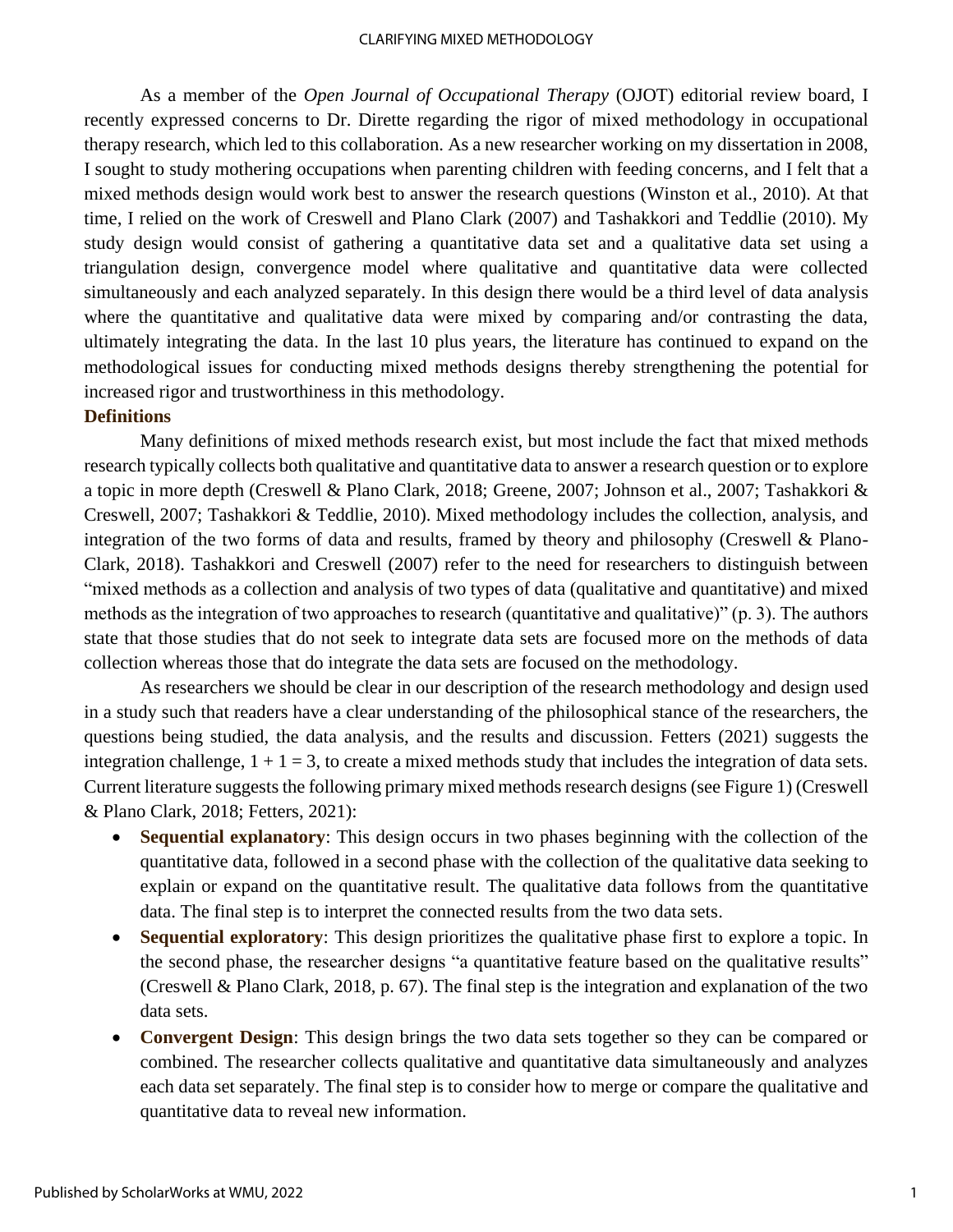#### **Figure 1**

*Illustration of Mixed Methods Research Designs*



### **Application to Occupational Therapy**

Mixed methods studies are becoming more prevalent in the occupational therapy literature. However, the quantitative and qualitative methods are presented but not always "mixed or integrated" in a study. The strengths of true mixed methodology include that it may be more acceptable to quantitativebased audiences, provide a strong approach for team-based researchers, and provide an opportunity to develop greater understanding and exploration of complex issues (Creswell & Plano Clark, 2018). Fetters (2021) has called for occupational therapists to understand the essential characteristics of methodology and, in particular, the characteristics that make up a mixed methods study. Mixed methods research has the potential to bring rich data to light as researchers can report both participants' perspectives with qualitative data and the researchers' perspectives through chosen quantitative measures, and then able to "give voice to participants as well as report statistical trends" (Creswell & Plano Clark, 2018, p. 72). The exploration of the complexity of occupational engagement and participation is a strong fit for the use of mixed methodological research.

### **Mixed Methods Studies in OJOT**

In this issue, we are publishing two mixed methods studies, bringing the total we have published to 50 articles that use a mixed methods design. Beginning about 6 years ago, there was an increase in the number of submissions that used mixed methods, indicating a growing interest in this research design. Most of the studies we have published use convergent mixed methods designs, but there are also good examples of sequential explanatory designs.

The first mixed methods design study ever published in OJOT was a sequential explanatory mixed methods design written by Merryman et al. (2012). In this study, the researchers explore the effectiveness of an occupation-based summer camp for socioeconomically disadvantaged at-risk middle school youth. The researchers first used a quasi-experimental quantitative design to gather data 1 month before camp, 1 month after camp, and 6 months post-camp using the Camper Growth Index, a self-report survey to assess factors of resilience. The researchers collected data for both the treatment and control groups. They then used the quantitative data to inform the in-depth qualitative interviews that were done 6 months postcamp. The qualitative interview questions explored the effects of the summer camp across the four domains of positive identity, social skills, physical and thinking skills, and positive values. The data were